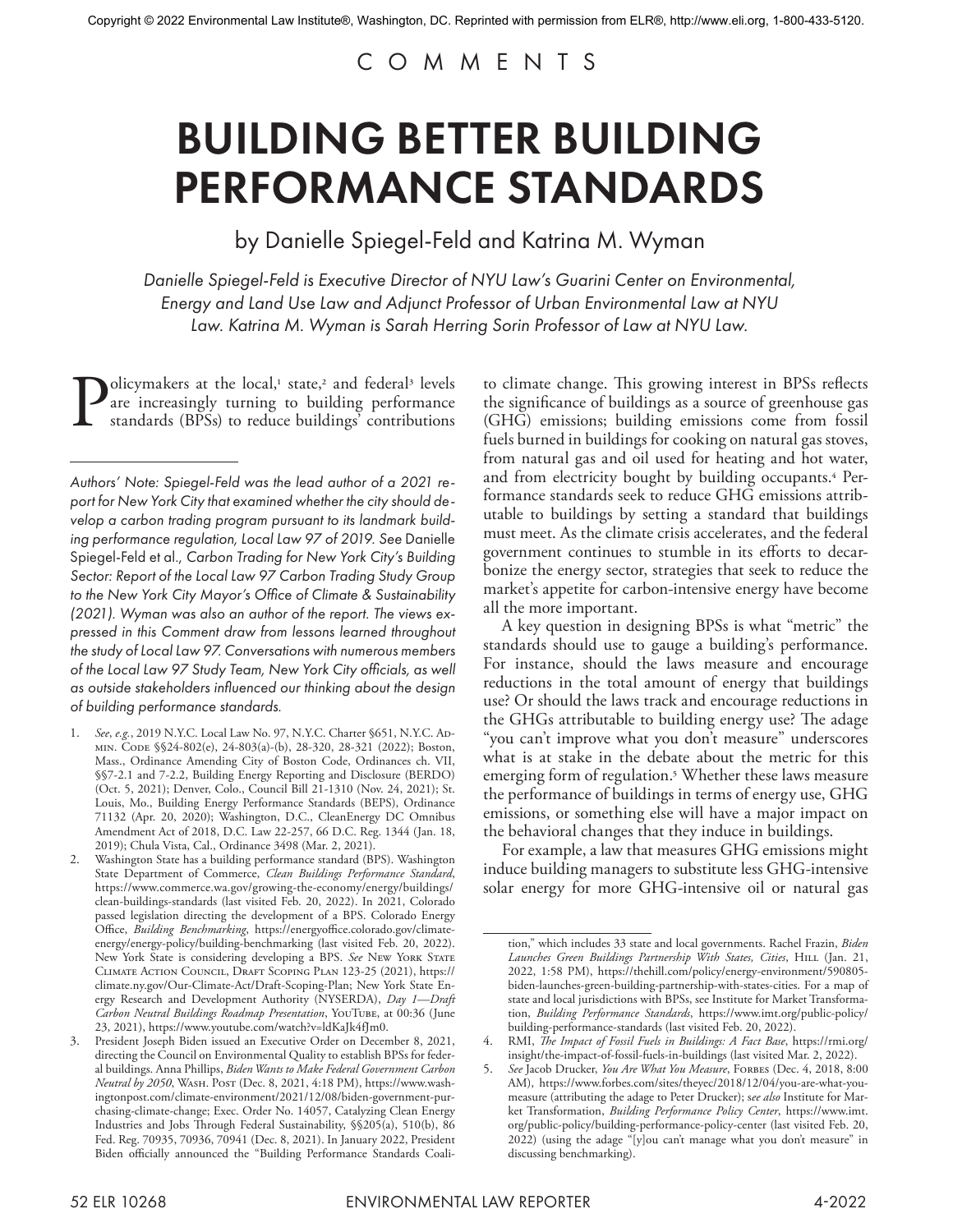energy. However, the law will not necessarily incentivize the managers to pay attention to how much energy they use, because buildings can comply if they increase how much energy they use provided they use less GHG-intensive forms of energy, such as solar energy. The lack of attention to the amount of energy use is undesirable, because it may require the buildings' energy suppliers to build more new facilities for generating solar energy than they would have to if buildings simultaneously adopt solar energy and become more energy efficient. Recognizing the importance of the "metric" question for the design of BPSs, the U.S. Environmental Protection Agency (EPA) has been working on a white paper to provide guidance to local and state policymakers on how to select the appropriate metric for BPSs.6

This Comment offers recommendations regarding the choice of metrics. Our recommendations reflect the findings of a large-scale study of the predicted impacts of New York City's landmark BPS, Local Law 97 of 2019 (LL97), which caps the total GHG emissions of large buildings in New York City.7 The study, which was conducted between February 2020 and June 2021, was led by a team of researchers at New York University (NYU), who worked in collaboration with the Brattle Group, HR&A Advisors, Steven Winter Associates, Sustainable Energy Partnerships, and the Mayor's Office of Climate and Sustainability. To our knowledge, the study marked the first rigorous analysis of the projected impacts of one of the emerging BPS<sub>s.<sup>8</sup></sub>

A central takeaway from the study's analysis of LL97 in our view is that cities—and other levels of government should be wary of following the lead of New York City<sup>9</sup> and Boston<sup>10</sup> in adopting BPSs that measure performance in terms of GHG emissions. The reason for this caution is that local governments and building owners have only limited control over the stringency of BPSs that peg com-

7. Danielle Spiegel-Feld et al., Carbon Trading for New York City's Building Sector: Report of the Local Law 97 Carbon Trading Study GROUP TO THE NEW YORK CITY MAYOR'S OFFICE OF CLIMATE AND SUS-TAINABILITY (2021) [hereinafter CTS REPORT].

pliance to GHGs. Electricity is a major source of energy for most buildings, yet cities typically do not control the carbon intensity of electricity that is supplied by the electricity grid. Thus, when cities adopt BPSs that incorporate GHG emissions from the grid, they are adopting a measure whose success depends on state or federal actions<sup>11</sup>; if the grid decarbonizes quickly, the performance targets they have set may be quite easy for the buildings to meet, while if the grid does not decarbonize, the targets could be quite challenging to meet.

To avoid this type of uncertainty, local policymakers should gear their BPSs toward reducing energy consumption instead of capping GHG emissions. Even at higher levels of government, the state or federal agencies in charge of establishing and monitoring BPSs are also unlikely to entirely control the carbon intensity of electricity supplied by the grid. As such, it may also behoove state and federal governments to establish BPSs that track and incentivize reductions in building energy consumption instead of GHG emissions.

The remainder of the Comment is structured as follows. It begins with some general background information on the case for regulating energy use in buildings. From here, we review the two general categories of metrics in existing BPSs and explain why an energy efficiency-based standard is superior to a GHG-based standard. Finally, we highlight the findings from the study of LL97 that underscore the disadvantages of regulating GHG emissions as opposed to energy use in a BPS.

# **I. Why Regulate Buildings?**

Energy use in buildings is a major contributor to global GHG emissions. Nationwide, energy use in buildings accounts for more than 30% of annual GHG emissions.12 In densely populated urban areas, where transportation is less GHG-intensive,13 buildings' contribution to local emissions is often substantially more than the national average.

For example, in New York City, energy use in buildings is the source of approximately two-thirds of city GHG emissions.14 Similarly, in Washington, D.C., energy use in

<sup>6.</sup> U.S. EPA, Building Performance Standards: Overview for State and Local Decision Makers 4-5 (2021) (EPA-430-F-21-002), https://www. epa.gov/system/files/documents/2021-12/section-2-building-performancestandards\_2-12-2021\_v2.pdf [hereinafter EPA BPSs] (discussing categories of performance metrics for BPSs); U.S. EPA, UNDERSTANDING AND Choosing Metrics for Building Performance Standards and Zero-CARBON RECOGNITION-DRAFT (2021), https://www.energystar.gov/sites/ default/files/asset/document/BPS-White\_paper\_v14May2021.pdf [hereinafter EPA DRAFT WHITE PAPER]; see also INSTITUTE FOR MARKET TRANSformation, Summary of IMT's Model Ordinance for a Building Performance Standard 9-10 (2021), https://www.imt.org/wp-content/uploads/2021/01/IMT-BPS-Model-Ordinance-Summary-January-2021-1-1. pdf (summarizing and analyzing options for metrics for BPSs).

The overarching goal of the study was to examine the feasibility of developing a carbon trading program pursuant to LL97. However, in order to make this assessment, the study needed to first determine the predicted impact of LL97 as is, without a trading program, so that there would be a baseline for comparison. This Comment's discussion of the appropriate metric for BPSs is based on lessons we learned from the study's analysis of the expected impacts of LL97 as is; to be clear, the study itself did not examine the choice of metric for BPSs.

<sup>9. 2019</sup> N.Y.C. Local Law No. 97, N.Y.C. Charter §651, N.Y.C. ADMIN. Code §§24-802(e), 24-803(a)-(b), 28-320, 28-321 (2022).

<sup>10.</sup> Boston, Mass., Ordinance Amending City of Boston Code, Ordinances ch. VII, §§7-2.1 and 7-2.2, BERDO (Oct. 5, 2021).

<sup>11.</sup> *See* Véronique Bugnion et al., Resources for the Future, Leading by Example: Building Performance Standards for Decarbonizing Federal Buildings 15-16 (2021), https://media.rff.org/documents/BPS\_ report\_2.pdf (noting that local performance standards that measure performance in GHG emissions must be designed in a way that accounts for state and federal policy).

<sup>12.</sup> *See* United Nations Environment Programme, 2020 Global Status Report for Buildings and Construction: Towards a Zero-Emissions, Efficient and Resilient Buildings and Construction Sector—Exec-UTIVE SUMMARY  $4 \,(2020)$  (noting that "CO<sub>2</sub> emissions from the operation of buildings have increased to . . . 28% of total global energy-related CO<sub>2</sub> emissions," and to 38% if building construction emissions are included).

<sup>13.</sup> *See* Christopher Kennedy et al., *Greenhouse Gas Emissions From Global Cities*, 43 Env't Sci. & Tech. 7297, 7299 (2009) (finding an inverse relationship between population density and GHG emissions from the transportation sector).

<sup>14.</sup> CTS Report, *supra* note 7, at 26 n.29 (citing Ross MacWhinney & Omri Klagsbald, New York City Mayor's Office of Sustainability, Inventory of New York City Greenhouse Gas Emissions in 2016, at 4 (2017), https://www1.nyc.gov/assets/sustainability/downloads/pdf/publications/ GHG%20Inventory%20Report%20Emission%20Year%202016.pdf).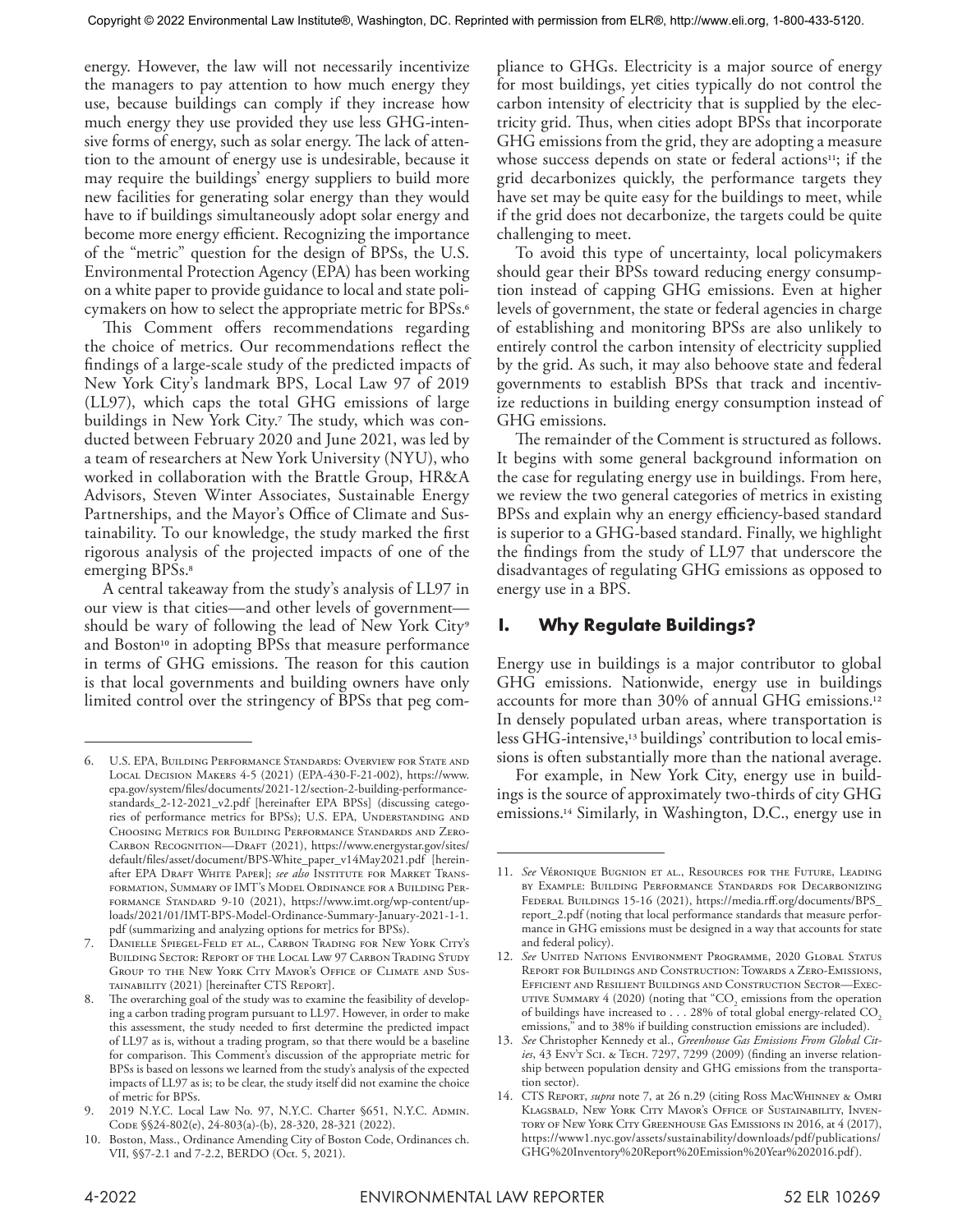| <b>City</b>      | <b>Percentage of GHG Emissions From Buildings</b> |
|------------------|---------------------------------------------------|
| Boston           | 70%*                                              |
| Chicago          | 70%**                                             |
| Denver           | 64%***                                            |
| New York         | $71\%***$                                         |
| St. Louis        | 58%*****                                          |
| Washington, D.C. | $71\%$ ******                                     |

#### **Table 1. Percentage of GHG Emissions From Buildings in Cities**

\* City of Boston, *Building Emissions Reduction and Disclosure,* https://www.boston.gov/departments/environment/building-emissions-reduction-and-disclosure (last updated Feb. 22, 2022).

\*\* Press Release, Office of the Mayor of Chicago, *Mayor Lightfoot Announces a Building Decarbonization Working Group* (June 2, 2021), https://www.chicago.gov/city/en/depts/mayor/press\_room/press\_releases/2021/june/DecarbonizationWorkingGroup.html.

\*\*\* City and County of Denver, *High Performance Buildings & Homes,* https://www.denvergov.org/Government/Agencies-Departments-Offices/Agencies-Departments-Offices-Directory/Climate-Action-Sustainability-Resiliency/High-Performance-Buildings-Homes (last visited Feb. 20, 2022).

\*\*\*\* New York City Council, *Climate Mobilization Act,* https://council.nyc.gov/data/green/ (last visited Feb. 20, 2022).

\*\*\*\*\* City of St. Louis, 2018 GREENHOUSE GAS EMISSIONS INVENTORY REPORT 13, 23-24 (2019), https://www.stlouis-mo.gov/government/departments/planning/sustainability/documents/upload/St-Louis-2018-GHG-Report-Final.pdf. Note that this figure includes only emissions from commercial and residential buildings; we have excluded emissions attributable to the industrial sector because the data provided do not disaggregate the energy used to produce industrial products from the energy used to operate the buildings that house industrial facilities (i.e., the energy needed for heating, lighting, elevators, etc.). Id. at 23-24. Thus, 58% is an underestimate of buildings' total contribution to St. Louis' GHGs.

\*\*\*\*\*\* Washington, D.C., Department of Energy & Environment, *Greenhouse Gas Inventories*, https://doee.dc.gov/service/greenhouse-gas-inventories (last visited Feb. 20, 2022).

buildings accounts for approximately 71% of total GHG emissions.15 Given the relative contribution that large buildings make to these cities' total GHG emissions, their local governments have long made reducing emissions from large buildings a centerpiece of local climate mitigation plans.16

Buildings' GHG emissions come from two major sources: (1) on-site combustion of fossil fuels, such as oil and natural gas, for heating, cooling, hot water, and cooking; and (2) electricity purchased from the electricity grid. The extent to which buildings meet their energy needs through on-site combustion of fossil fuels versus grid-supplied electricity varies depending on the type of building. In New York City, on-site fossil fuel combustion accounts for a much larger share of total energy use in residential buildings than commercial buildings (such as office buildings). Approximately 74% of the GHG emissions from residential buildings subject to LL97 emissions caps come

from on-site combustion, $17$  compared to only 42% for commercial buildings.18

# **II. Design Options for BPSs**

Bearing in mind the sources of buildings' GHG emissions and their substantial contribution to climate change, a number of jurisdictions have taken action to try to constrain emissions from buildings. Arguably the most widespread tool as of today is to set energy-efficient construction standards for new buildings.<sup>19</sup> Increasing energy efficiency should lower GHG emissions by reducing the amount of energy consumed, assuming, as is often the case, that energy is generated using fossil fuels, such as natural gas and oil. Some jurisdictions have also begun to restrict the ability to connect new buildings to natural gas.20 These policies targeting new buildings are important, but are insuf-

<sup>15.</sup> Washington, D.C., Department of Energy & Environment, *Greenhouse Gas Inventories*, https://doee.dc.gov/service/greenhouse-gas-inventories (last visited Feb. 20, 2022).

<sup>16.</sup> *See*, *e.g*., New York City Mayor's Office of Climate Justice & Environmental Justice, *Greener Greater Buildings Plan, 2009*, https://www1.nyc.gov/site/ sustainability/legislation/greener-greater-buildings-plan-2009.page (last visited Feb. 20, 2022); CITY OF CHICAGO, CHICAGO CLIMATE ACTION PLAN: OUR CITY. OUR FUTURE. 17 (2008), https://www.chicago.gov/content/ dam/city/progs/env/CCAP/CCAP.pdf; CLIMATE READY DC, THE DISTRICT of Columbia's Plan to Adapt to a Changing Climate 9-10 (2015), https://doee.dc.gov/sites/default/files/dc/sites/ddoe/service\_content/attachments/CRDC-Report-FINAL-Web.pdf.

<sup>17.</sup> CTS Report, *supra* note 7, at 10.

<sup>18.</sup> *Id*.

<sup>19.</sup> See, e.g., N.Y.C. ADMIN. CODE §28-1001 (2022) (New York City Energy Conservation Code); N.Y. Comp. Codes R. & Regs. tit. 19, §1240 (2020) (New York State Energy Conservation Construction Code); CAL. CODE. Regs. tit. 24, pt. 6 (2019) (California Energy Code).

<sup>20.</sup> Berkeley, California, became the first city to ban natural gas hookups in new buildings in 2019. BERKELEY, CAL., CODE §12.80 (2021); Emilie Raguso, *Berkeley First City in California to Ban Natural Gas in New Buildings*, Berkeleyside (July 17, 2019, 4:19 AM), https://www.berkeleyside. org/2019/07/17/natural-gas-pipes-now-banned-in-new-berkeley-buildings-with-some-exceptions. Since then, multiple municipalities in California and other states have followed suit, with varying levels of success.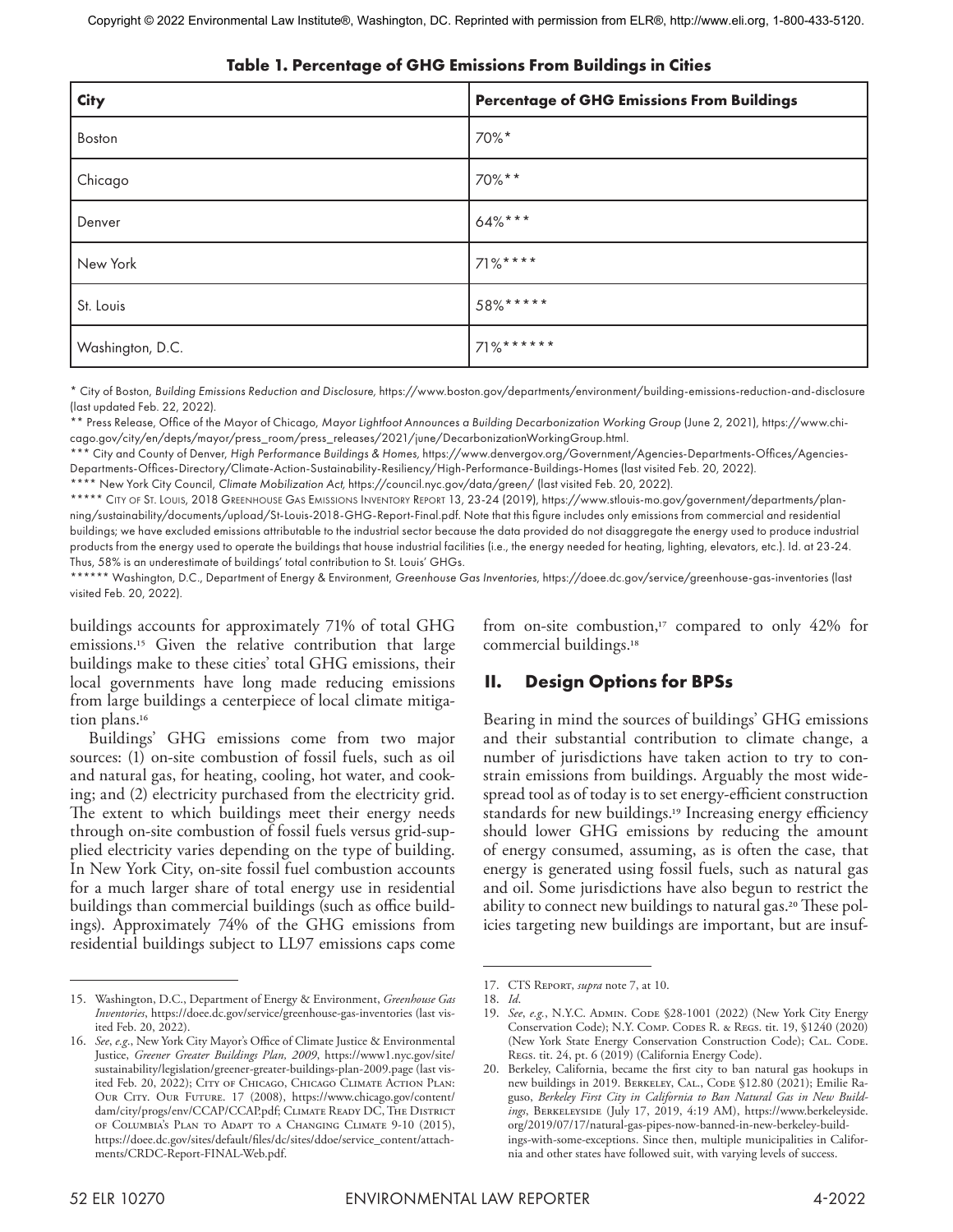ficient on their own to significantly reduce GHG emissions from buildings because the building stock is slow to turn over.21 This means that buildings that already exist today will contribute a large portion of emissions from the sector for many years to come.

As in many other contexts, regulating pollution from incumbent actors (here, existing buildings) has been more challenging than regulating new market entrants,<sup>22</sup> and policymakers have proceeded incrementally. Initially, many cities pursued a light-touch approach to regulating existing buildings that largely relied on increasing information about building energy use.23 The idea was that if building owners (and prospective occupants) knew more about how energy-intensive their properties were, and were presented with some cost-effective options for improving energy efficiency, they would voluntarily choose to do so.<sup>24</sup>

Over the years, these light-touch approaches have started to seem insufficient, especially given the lack of federal action to regulate emissions upstream in power generation. In response, several state and local governments have started to adopt performance standards for existing buildings.

### *A. Two Main Types of BPSs: GHG- and Energy Efficiency-Based Standards*

Painted in broad strokes, two different types of performance standards have emerged. Some jurisdictions, such as

Boston<sup>25</sup> and New York City,<sup>26</sup> have opted for an approach that caps total GHG emissions that buildings can release per square foot without penalty. Both of these cities' BPSs measure emissions from the combustion of fuels on-site as well as the production of electricity that is supplied from the grid.<sup>27</sup> Other jurisdictions, such as Denver,<sup>28</sup> St. Louis,<sup>29</sup> Washington State,<sup>30</sup> and Washington, D.C.,<sup>31</sup> have adopted energy-efficiency standards that simply limit the amount of total energy used per square foot without penalty. We refer to the first approach as "GHG standards," and the second approach as an "energy-efficiency standard."32

The different approaches can lead to quite different outcomes. The central reason for the divergence is that GHG standards do not necessarily incentivize owners to reduce the amount of energy that they use.33 Owners can meet these standards by using less of the types of energy that emit lots of GHGs, such as energy from oil, coal, or natural gas, without necessarily using less energy overall, if they substitute low or zero GHG-emitting energy.

- 27. Note that a jurisdiction that takes a GHG approach could compute the emissions attributable to on-site combustion of fossil fuels alone, or it could compute the emissions associated with on-site combustion as well as electricity emissions. We are not aware of any jurisdiction that has adopted a metric that tracks on-site GHG emissions alone, although the idea of an on-site GHG emissions-based BPS has been proposed. EPA DRAFT WHITE PAPER, *supra* note 6, at 26-27; INSTITUTE FOR MARKET TRANSFORMATION, *supra* note 6, at 10.
- 28. Denver, Colo., Council Bill 21-1310 (Nov. 24, 2021); Zachary Hart, Denver Passes Building Performance Standard, INST. FOR MKT. TRANSFORMAtion (Nov. 23, 2021), https://www.imt.org/denver-passes-building-performance-standard. Note that Denver has also adopted separate, complementary requirements for buildings to electrify heating equipment when it is replaced. *Id*.
- 29. St. Louis, Mo., BEPS, Ordinance 71132 (Apr. 20, 2020); Cliff Majersik & Jessica Miller, *St. Louis Passes First Building Performance Standard in the Midwest*, Inst. for Mkt. Transformation (Apr. 21, 2020), https://www.imt. org/st-louis-passes-first-building-performance-standard-in-the-midwest.
- 30. WASH. REV. CODE §19.27A.210 (2021); Washington State Department of Commerce, *supra* note 2.
- 31. Washington, D.C., CleanEnergy DC Omnibus Amendment Act of 2018, D.C. Law 22-257, 66 D.C. Reg. 1344 (Jan. 18, 2019); Washington, D.C., Department of Energy & Environment, *Building Energy Performance Standards (BEPS)*, https://doee.dc.gov/service/building-energy-performancestandards-beps (last visited Feb. 20, 2022).
- 32. Importantly, even among those jurisdictions that employ an energy-efficiency approach, there is some variation in the metrics; for example, both Denver, Colorado, and St. Louis, Missouri, employ an energy-efficiency metric that measures compliance in terms of total energy used per square foot, but Denver normalizes energy use for changes in weather, while St. Louis uses a raw score. *See* Institute for Market Transformation, Comparison of U.S. Building Performance Standards 3, 5 (2021), https://www.imt. org/wp-content/uploads/2021/07/IMT-Matrix-Comparison-of-Building-Performance-Standards-Nov-2021.pdf.

 In this Comment, we use the term "energy-efficiency standards" generically to incorporate metrics that simply track energy use intensity (i.e., the amount of energy used per square foot) as well as more complex metrics derived from energy use intensity such as ENERGY STAR scores. For a discussion of the pros and cons of these two approaches, see BUGNION ET al., *supra* note 11. Although the existing BPSs regulate either energy use or GHG emissions, jurisdictions could adopt BPSs based on other metrics. For ideas for other potential metrics, see INSTITUTE FOR MARKET TRANSFORMAtion, *supra* note 6, at 9-10; EPA Draft White Paper, *supra* note 6, at 8.

Brookline, Massachusetts, for example, first attempted to ban new fossil fuel infrastructure in 2019, but its efforts were halted by the state's attorney general for superseding state law. Nik DeCosta-Klipa, *Brookline Moved to Ban Oil and Gas Pipes in New Buildings. Maura Healey Says They Can't*., Bos. Globe (July 22, 2020), https://www.boston.com/news/ local-news/2020/07/22/maura-healey-brookline-oil-gas-ban-ruling. It has since launched another attempt. Bruce Gellerman, *Brookline Tries Again for a Fossil-Free Future*, WBUR (June 3, 2021), https://www.wbur.org/ news/2021/06/03/brookline-fossil-fuel-natural-gas-ordinance. In 2021, New York City passed legislation banning natural gas hookups in new buildings. Brad Plumer & Hiroko Tabuchi, *How Politics Are Determining What Stove You Use*, N.Y. Times (Dec. 16, 2021), https://www.nytimes. com/2021/12/16/climate/gas-stoves-climate-change.html.

<sup>21.</sup> For example, of the nearly 3.5 million housing units in New York City, only about 8% have been built since 2000, and just around 35% since 1960; around 64% of the housing stock was built before 1960. Press Release, NYU Furman Center, Report: New York City's Housing Stock Is Outpaced by Growth in Adult Population and Job Growth (May 24, 2018), https:// furmancenter.org/news/press-release/growth-in-new-york-citys-housingstock-is-outpaced-by-growth-in-adult-popul; *see also 2019 Data on New*  York City's Housing Stock, NYU FURMAN CTR.: STOOP (Apr. 22, 2020), https://furmancenter.org/thestoop/entry/2019-data-on-new-york-cityshousing-stock (reviewing the number of new building permits in 2019).

<sup>22.</sup> *See*, *e.g.*, Richard Revesz & Jack Lienke, Struggling for Air: Power PLANTS AND THE "WAR ON COAL" (2016).

<sup>23.</sup> *See* Energy Efficient Buildings Hub, Benchmarking and Disclosure (2013), http://www.cbei.psu.edu/wp-content/uploads/gravity\_forms/1- 1954a5d7adf734224142692621e513b1/2015/08/Research\_Report-Bench marking\_and\_Disclosure-012213.pdf (discussing benchmarking and disclosure legislation in a variety of cities, including Philadelphia and New York).

<sup>24.</sup> *See* Danielle Spiegel-Feld, Guarini Center on Environmental, Energy, and Land Use Law, Building Demand for Efficient Buildings: Insights From the EU's Energy Disclosure Regime 2 (2016), https:// guarinicenter.org/wp-content/uploads/2016/05/Building-Demand-for-Efficient-Buildings\_April-2016-1.pdf.

<sup>25.</sup> Boston, Mass., Ordinance Amending City of Boston Code, Ordinances ch. VII, §§7-2.1 and 7-2.2, BERDO (Oct. 5, 2021).

<sup>26. 2019</sup> N.Y.C. Local Law No. 97, N.Y.C. Charter §651, N.Y.C. ADMIN. Code §§24-802(e), 24-803(a)-(b), 28-320, 28-321 (2022).

<sup>33.</sup> See EPA DRAFT WHITE PAPER, *supra* note 6, at 29-30 (discussing the implications of BPSs based on GHG emissions metrics).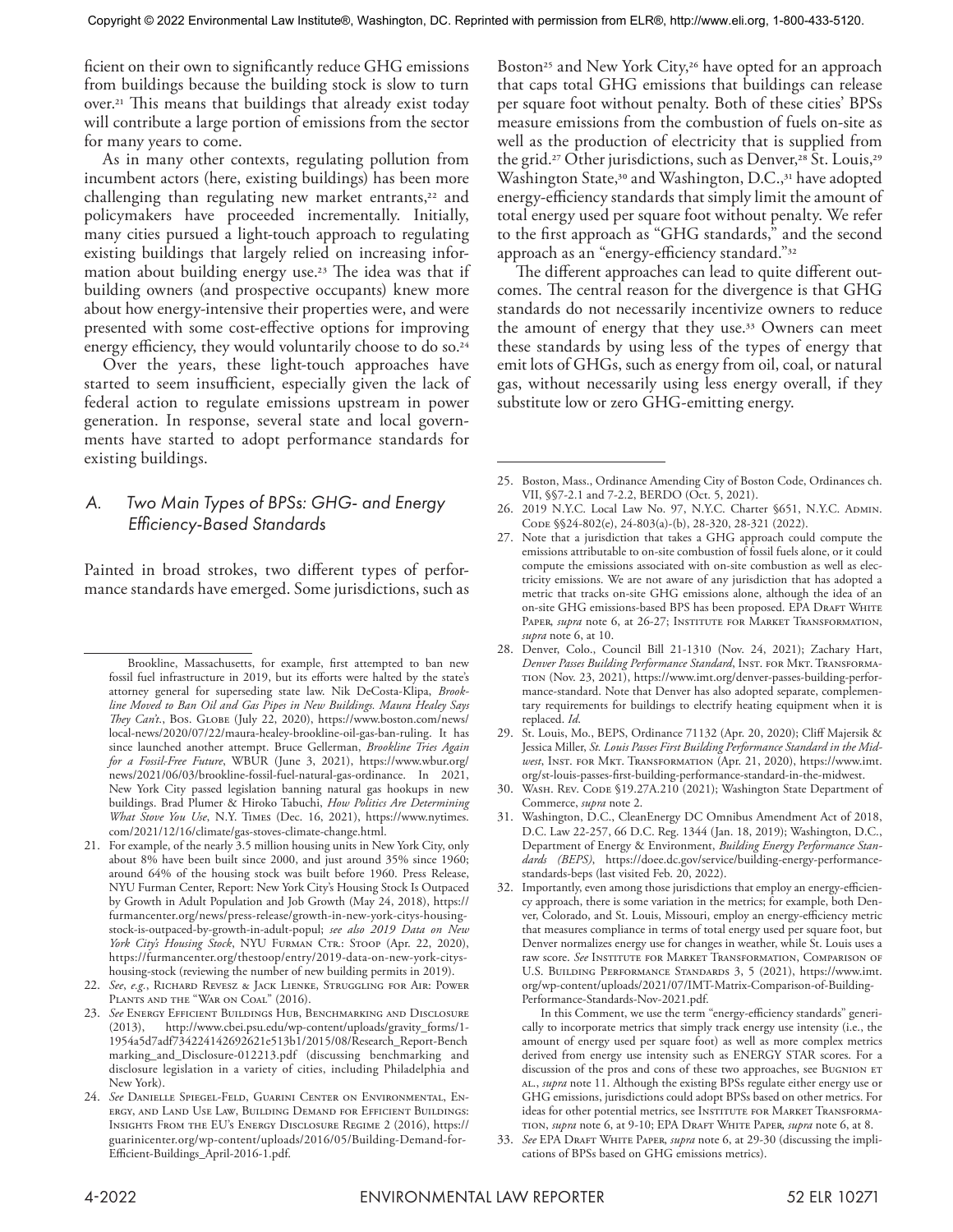Under LL97, building owners' GHG emissions are calculated by multiplying the amount of energy used times the carbon intensity of each source of energy.34 Thus, the lower the carbon intensity of the energy, the more energy that the owner can use. Given that New York State has pledged to decarbonize the electricity grid by 2040, building owners should be able to meet their GHG caps if they switch from on-site combustion of fossil fuels to power their heating systems and other appliances toward electricity. Indeed, once the grid fully decarbonizes, buildings should be able to use as much electricity as they want, even as emissions caps tighten. By contrast, under energy-efficiency standards, owners would need to use progressively less energy, either through behavioral changes, retrofits, or a combination of both, until they reach the regulatory targets.

Notably, LL97 is even more generous with respect to renewable forms of distributed generation (DG), such as rooftop solar, than it is with respect to renewable electricity procured from the grid, such as electricity produced at large-scale solar installations. Not only can owners use as much renewable DG as they like without it counting toward their annual GHG emissions, but they can also earn credits for using renewable DG that they can use to deduct a portion of the GHG emissions attributed to other sources of energy.<sup>35</sup> There is therefore a double subsidy for distributed energy under LL97, which incentivizes more use of it than perhaps is necessary; in theory at least, owners who might otherwise exceed their GHG caps can bring their properties into compliance with the law by installing solar panels on their roofs and using *even more* energy than they otherwise would.

To be sure, this solicitous treatment of DG is not an endemic feature of GHG standards, and other jurisdictions that opt for the total GHG approach might not include such a perk. Nonetheless, the fact that LL97 does include this underscores the extent to which the law is indifferent toward energy efficiency.36

While a GHG standard seems most likely to incentivize using less GHG-intensive forms of energy, but not necessarily less energy overall, a standard requiring improvements in energy efficiency will induce buildings to use less energy of all kinds. However, such an energy-efficiency standard may not provide an incentive to switch to less polluting types of energy (e.g., by converting a boiler from running on fuel oil to natural gas) or introduce renewable energy, as a GHG emission standard would. Achieving these policy goals would require complementary policies.

#### *B. The Superiority of an Energy-Efficiency Over a GHG Standard*

We think that it is preferable for a city to opt for an energyefficiency standard compared with a GHG standard.

When cities peg their BPSs to the carbon intensity of energy sources, they adopt regulations whose stringency is generally outside of their control.<sup>37</sup> Recall that building energy comes from two sources: electricity that building users buy from electric utilities supplying it through the electrical grid, and energy generated on-site, for example from burning fossil fuels on-site for heating and cooking, or from rooftop solar or other forms of distributed energy. Many city governments have only limited influence over the GHG intensity of the electricity grid themselves, as state governments, rather than local governments, typically regulate GHG emissions from the electricity sector (if GHG emissions from the sector are regulated at all).38

If the state decarbonizes the grid more quickly than anticipated, the building caps become easy for many buildings to meet, and questions arise about whether the city should have gone further, or if it is spending resources to administer a program that makes little difference. If, by contrast, the grid decarbonizes more slowly than anticipated, the caps could be too far out of reach. All of this variability makes it exceedingly complicated—if not impossible—for cities to predict the stringency of forwardlooking GHG standards.

Cities' lack of control over the GHG intensity of gridsupplied electricity also makes it administratively complex for cities to implement GHG standards. For example, to enable building owners to predict the actions that they will have to take to comply with their GHG caps, LL97 requires New York City's Department of Buildings (DOB) to estimate the GHG intensity of grid-supplied electricity more than a decade into the future.39 Although the city might adjust the GHG coefficients of grid-supplied electricity as uncertainty about the pace of electricity grid decarbonization is resolved, the very need to guess the GHG intensity

<sup>34.</sup> CTS Report, *supra* note 7, at 28.

<sup>35.</sup> 2019 N.Y.C. Local Law No. 97, N.Y.C. Admin. Code §28-320.3.6 (2022); CTS Report, *supra* note 7, at 29.

See also EPA DRAFT WHITE PAPER, *supra* note 6, at 15 ("[S]ubtracting onsite renewable electricity from the total energy consumed by the building . . . is problematic because it obscures the efficiency of the building.").

<sup>37.</sup> See also BuGNION ET AL., *supra* note 11, at 16 (noting that "emissions per se are not under the building owner's control").

<sup>38.</sup> Shelley Welton, *Public Energy*, 92 N.Y.U. L. Rev. 267, 290-91 nn.98-99 (2017). There are some exceptions, however, where the city owns the electric utility. *See id*. at 290 (noting that "Seattle, Los Angeles, Cleveland, Austin, San Antonio, and two dozen other cities with populations over 100,000" have municipal electric systems); see also SARA HUGHES, REPOWERING CITies: Governing Climate Change Mitigation in New York City, Los ANGELES, AND TORONTO 59, 64 (2019) (discussing the city's ownership of its utility in Los Angeles).

Cities that own their utilities might establish limits for GHG emissions from buildings that align with their local decisions about decarbonizing the electricity grid as utility owners. However, from the perspective of building owners, it is still unclear why they should be held responsible for GHG emissions from grid-supplied electricity over which they have no control. See also EPA DRAFT WHITE PAPER, *supra* note 6, at 6, 29-30. Building owners have some control over the amount of energy they use, whereas they have no control over the carbon intensity of grid-supplied electricity. As such, energy-efficiency standards would still seem more desirable even where the city owns the utility.

<sup>39.</sup> 2019 N.Y.C. Local Law No. 97, N.Y.C. Admin. Code §§28-320.3.1 to 28-320.3.5 (2022).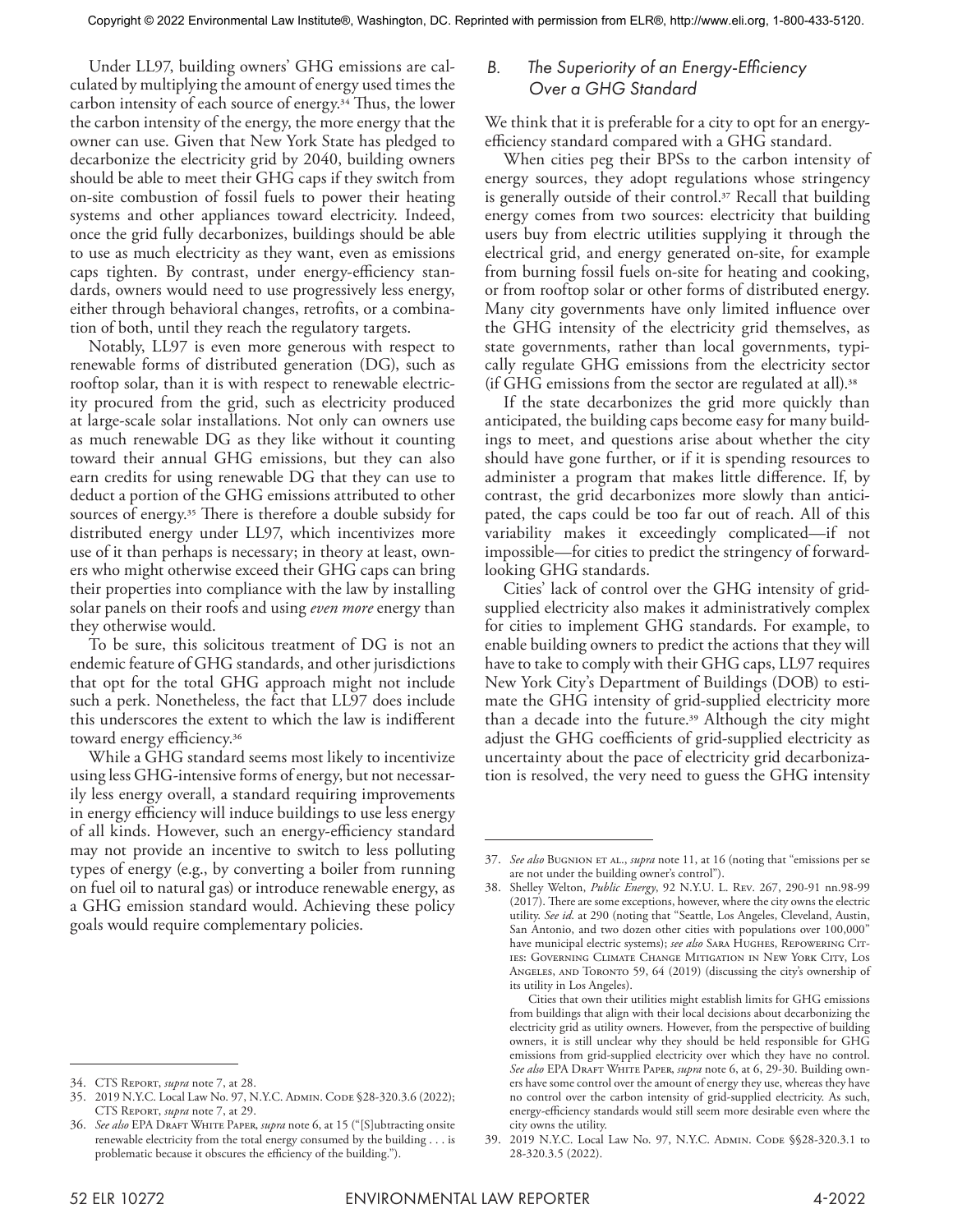of the grid and then update these estimates adds to the complexity of implementing a GHG standard.

There is another problem with the GHG approach too: intensive building energy use imposes costs even if the energy comes from sources with low or zero GHG emissions, such as renewable sources like the wind and sun. The reason this is the case is that any policy that increases the amount of electricity that buildings use—be it renewable or otherwise—increases the required amount of investment in new renewable generation, transmission facilities, and distribution.40 This increased cost will have to be paid by somebody, likely electricity ratepayers or taxpayers.

Along these lines, a recent study by Eric Fournier et al. finds that the peak in diurnal natural gas usage in southern Californian homes coincides with the electricity demand peaks, which suggests that a general shift from natural gaspowered residential appliances toward electric-powered appliances would substantially increase peak electrical demand and therefore electricity prices.<sup>41</sup> Another recent study of the impact of electrifying residential heating systems in Ireland found that doing so would require substantial expansion of the electricity grid.42

In short, reducing energy use is necessary to cost effectively decarbonize the grid.43 There are also non-climate environmental reasons, such as protecting biodiversity,<sup>44</sup> for reducing the amount of energy used, even if that energy comes from renewable sources. GHG standards fail to address the non-climate impacts of energy use.

Some might argue that the problems with the GHG approach could be resolved by excluding emissions from grid-supplied electricity and counting only the emissions from the combustion of fossil fuels on-site. Under this approach, the regulator would simply compute the emissions associated with the combustion of the natural gas or oil that the building owner burns at their property for heating and hot water, and would be spared the difficult task of estimating the future carbon intensity of emissions from the grid.45 While an improvement, this is an incomplete solution to the problem because it is not only electricity whose carbon intensity can change; the carbon intensity of liquid fuels can change too based on the stringency of upstream regulations, such as federal regulations regarding

methane capture.<sup>46</sup> By focusing on efficiency, rather than GHGs, policymakers can insulate themselves from the impacts of revisions to estimates of the climate impacts of any particular technology.

Despite the drawbacks to the GHG approach, some policymakers may be inclined to establish GHG limits to encourage electrification of heating systems because electrification is widely believed to be needed for deep decarbonization.47 Yet electrification remains quite expensive compared to many types of energy savings retrofits.48 For example, the study of LL97 identified five different types of energy-efficiency measures that owners could implement for less than \$1 per square foot, but only identified one type of electrification measure that could be implemented for less than \$1, with the other identified electrification measures costing between \$2.4 and \$18 per square foot.<sup>49</sup>

Given current costs, it is far from clear that GHG standards, at least on their own, can spur the electrification that advocates hope will occur. Moreover, rigorous energyefficiency standards might themselves spur electrification because electric appliances often operate more efficiently than appliances that are powered by liquid fuels.<sup>50</sup> Indeed, EPA mentions this as an argument for focusing on efficiency in its white paper.<sup>51</sup>

This Comment focuses mainly on the metric that cities should use in designing BPSs. But our argument about the superiority of energy efficiency over GHG metrics also likely applies if states and the federal government are establishing the BPSs. Of the three levels of government, cities likely have the least control of the GHG intensity of electricity and other sources of energy because these factors are more likely to be determined by state and or federal regulators. However, even the costs and other impacts of state BPSs could be profoundly shaped by decisions by the federal government.

Were the federal government to act to aggressively reduce GHG emissions from electricity generation through

<sup>40.</sup> *See* NYSERDA, *supra* note 2 (emphasizing that it is important to improve building energy efficiency while electrifying buildings to reduce the increase in peak electricity demand and lower the cost of extending the grid).

<sup>41.</sup> Eric Daniel Fournier et al., *Implications of the Timing of Residential Natu*ral Gas Use for Appliance Electrification Efforts, 15 ENVT RSCH. LETTERS 124008, at 1 (2020), https://doi.org/10.1088/1748-9326/aba1c0.

<sup>42.</sup> Ankita Gaur et al., *Deep Electrification of Residential Heating and Possible Implications: An Irish Perspective*, 173 E3S WEB CONFS. 03003, at 1 (2020), https://doi.org/10.1051/e3sconf/202017303003.

<sup>43.</sup> EPA DRAFT WHITE PAPER, *supra* note 6, at 3-4; New York State Climate Action Council, *supra* note 2, at 125-30 (reviewing New York State's strategies to increase building energy efficiency and reduce energy consumption).

<sup>44.</sup> *See*, *e.g.*, Shifeng Wang et al., *Ecological Impacts of Wind Farms on Birds: Questions, Hypotheses, and Research Needs*, 44 Renewable & Sustainable Energy Revs. 599 (2015), https://doi.org/10.1016/j.rser.2015.01.031.

<sup>45.</sup> *See*, *e.g*., Institute for Market Transformation, *supra* note 6, at 9 (referring to "onsite GHG emissions" metric); EPA DRAFT WHITE PAPER, *supra* note 6, at 26-27 (describing "Onsite GHG Emissions Intensity" as a metric that supports electrification).

<sup>46.</sup> Such rules have changed several times just in the past few years. *See* Jeff Brady, *Biden Signs Bill to Restore Regulations on Climate-Warming Methane Emissions*, NPR (June 30, 2021), https://www.npr.org/2021/04/28/991635101/ congress-votes-to-restore-regulations-on-climate-warming-methane-emissions (describing President Biden's decision to reinstate rules that President Donald Trump had rolled back).

<sup>47.</sup> Imran Sheikh & Duncan Callaway, *Decarbonizing Space and Water Heating in Temperate Climates: The Case for Electrification*, 10 Atmosphere 435 (2019)*.* Electrification involves switching from equipment that burns fossil fuels such as oil or natural gas for heating or cooking to equipment that uses electricity from the grid for these functions. Providing electricity is coming from low or zero GHG-emitting sources, such as wind and solar sources, electrification contributes to decarbonization.

<sup>48.</sup> *See* CTS Report, *supra* note 7, at 128-32 (noting the price difference between electrification and other abatement measures).

<sup>49.</sup> *Id*. at 129.

<sup>50.</sup> *See*, *e.g.*, Bismark Addo-Binney et al., *A Comparative Life Cycle Assessment of a Cascade Heat Pump and a Natural Gas Furnace for Residential Heating*  Purposes, 18 INTEGRATED ENVT ASSESSMENT & MGMT. 1, 1 (2021).

<sup>51.</sup> EPA Draft White Paper, *supra* note 6, at 7-8. *See also id*. at 12 (noting that "[i]f the building switches from a natural gas boiler to an electric heat pump for space heating, it will use less energy per square foot, whether measured in terms of site or source energy, and will also have a higher (better) ENERGY STAR score").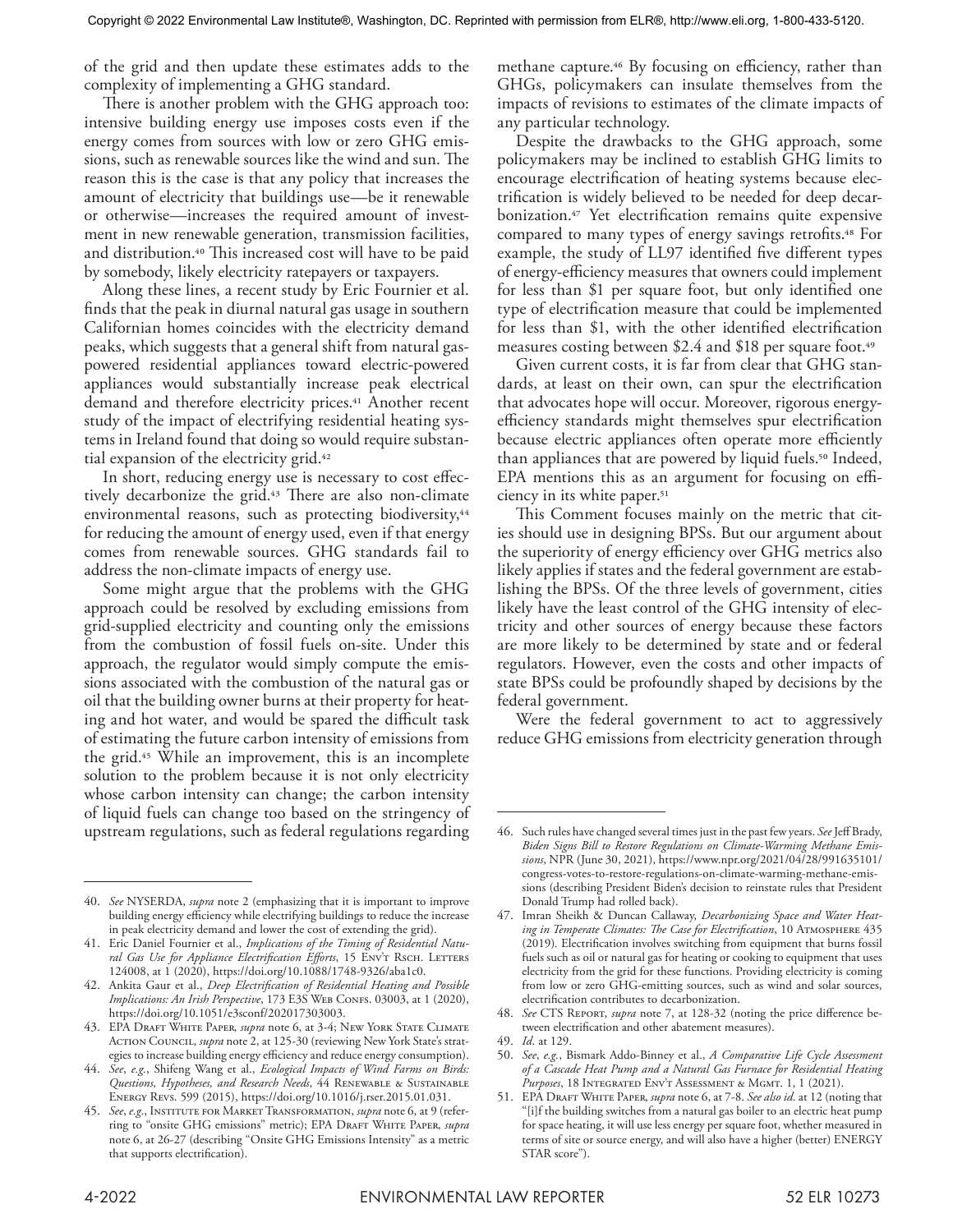congressional legislation<sup>52</sup> or agency decisionmaking,<sup>53</sup> the resulting greening of electricity supplies would reduce the impacts of a state BPS by reducing the GHG intensity of the electricity supplied to buildings. Also, the cost and other impacts of federal BPSs could be contingent on decisions made at the state level about the GHG intensity of grid-supplied electricity.

For example, President Joseph Biden has ordered the Council on Environmental Quality (CEQ) to establish BPSs for federal buildings.<sup>54</sup> If CEQ were to establish BPSs based on GHG emissions, federal buildings in states, such as California and New York, that are actively engaged in decarbonizing their electricity supplies might be able to achieve the standards at much lower cost than buildings in other parts of the country where the state governments have no plans for decarbonizing electricity supplies.<sup>55</sup> Thus, not only cities, but also higher levels of government, would seem to be better off avoiding GHG-based BPSs and opting instead for energy-efficiency standards because of the lack of control that governments are likely to have over the impacts of GHG-based standards.

Further, there are compelling affirmative arguments for energy efficiency-based BPSs in addition to our negative argument focused on the lack of control that jurisdictions have over the impacts of a GHG standard. A key argument, to which we have already alluded, is the desirability of increasing the energy efficiency of buildings while electrifying buildings as part of societal decarbonization. Improving energy efficiency will reduce the expected increase in peak demand for electricity, and thus the need

 Power plant emissions also might be reduced through the Federal Energy Regulatory Commission (FERC) approving a price on carbon that would increase the wholesale price of power generated using fossil fuels. News Release, FERC, FERC Issues Policy Statement on Carbon Pricing in Organized Wholesale Markets (Apr. 15, 2021), https://www.ferc.gov/ news-events/news/ferc-issues-policy-statement-carbon-pricing-organizedwholesale-markets. The New York Independent System Operator (ISO) has developed a carbon pricing proposal for wholesale electricity markets. *See* New York ISO, *Carbon Pricing*, https://www.nyiso.com/carbonpricing (last visited Feb. 20, 2022); Richard Dewey, President & Chief Executive Officer, New York ISO, Opening Remarks to FERC on Carbon Pricing in Organized Wholesale Electricity Markets (Sept. 30, 2020), https://www.ferc.gov/ sites/default/files/2020-09/Panel-2-Dewey-NYISO-Opening-Remarks.pdf.

to expand generation, transmission, and distribution facilities to deliver the renewable power.

In so doing, efficiency-based BPSs can help to protect electricity consumers from rate increases as a result of grid decarbonization. Efficiency-based BPSs could also save building owners—and potentially tenants—money by lowering their energy costs. It is widely recognized that building owners are not implementing many potential measures that would reduce their energy use and energy costs.56 If efficiency-based BPSs were sufficiently stringent, the BPSs could prod owners to implement measures that would save them—and potentially their tenants—money.

#### **III. Case Study of a BPS: New York City's LL97**

We now offer a brief case study of New York City's LL97 to illustrate the risk that GHG-based BPSs will be highly sensitive to policy decisions subsequently made by other levels of government. We begin with a brief explanation of LL97, and then turn to the findings of a recent study that underscores the sensitivity of a GHG-based standard. This part ends by underscoring the implications of this case study of a GHG-based BPS for other jurisdictions' efforts to craft BPSs.

#### *A. LL97*

As explained above, New York City's LL97 of 2019 is a preeminent example of a law that uses the GHG approach to reduce emissions from buildings. The centerpiece of a series of legislative measures that New York City adopted in the spring of 2019 as part of its Climate Mobilization Act,<sup>57</sup> LL97 caps the GHG emissions of buildings 25,000 square feet and larger, incorporating approximately 11,800 properties.58 The covered buildings include most types of buildings, including commercial buildings (such as office buildings), residential buildings, industrial facilities, and schools.59 The law's emissions limits take effect starting in 2024, and will decline progressively over time.<sup>60</sup>

<sup>52.</sup> *See* John Engel, *U.S. House Passes Build Back Better Bill. What's in It for*  Renewable Energy?, RENEWABLE ENERGY WORLD (Nov. 19, 2021), https://www.renewableenergyworld.com/policy-regulation/whats-in-thelatest-build-back-better-budget-deal-for-renewable-energy.

<sup>53.</sup> EPA might seek to aggressively regulate power plant GHG emissions under the Clean Air Act, as the Barack Obama Administration attempted to do with the Clean Power Plan. *See* Benjamin Storrow, *Will Biden's EPA Regulate Power Plant CO2 ? It Won't Say*, E&E News: ClimateWire (July 23, 2021), https://www.eenews.net/articles/will-bidens-epa-regulate-power-plant-co2-it-wont-say/. However, in 2021, the U.S. Supreme Court agreed to hear a case that could result in a decision limiting EPA's authority to regulate GHG emissions under the Act. *See* Amy Howe, *Justices Agree to Review EPA's Authority to Regulate Greenhouse Gases*, SCOTUSBlog (Oct. 29, 2021), https://www.scotusblog.com/2021/10/ justices-agree-to-review-epas-authority-to-regulate-greenhouse-gases/.

<sup>54.</sup> *See* Exec. Order No. 14057, 86 Fed. Reg. 70935 (Dec. 13, 2021).

<sup>55.</sup> To be sure, the federal standards might be designed to vary depending on the commitment of the state in which a federal building is located to decarbonizing electricity supplies. However, varying the standards would introduce greater complexity. Also, the standards would need to be able to be adjusted over time to reflect the actual implementation (or non-implementation) of state decarbonization goals.

<sup>56.</sup> *See generally* Todd Geraden et al., *Assessing the Energy Efficiency Gap*, 55 J. Econ. Literature 1486 (2017).

<sup>57.</sup> *See* William Neuman, *Big Buildings Hurt the Climate. New York City Hopes to Change That*, N.Y. Times (Apr. 17, 2019), https://www.nytimes. com/2019/04/17/nyregion/nyc-energy-laws.html; Bailey Hosfelt, *Big Decisions Loom on How NYC Will Implement Historic Carbon-Reduction Law*, CITY LIMITS (Oct. 7, 2019), https://citylimits.org/2019/10/07/big-decisions-loom-on-how-nyc-will-implement-historic-carbon-reduction-law/.

<sup>58.</sup> CTS Report, *supra* note 7, at 26. The number of buildings whose emissions are capped is likely larger as a property may have more than one building on it. *Id*. at 24 n.30.

<sup>59.</sup> There are some buildings 25,000 square feet and larger that are exempt and thus do not have GHG emission caps applied to them, such as power plants, city-owned buildings, and "properties in which 35% or more of the units are rent regulated." CTS Report, *supra* note 7, at 27. Under §321 of LL97, some of the exempted buildings 25,000 square feet and larger are required to undertake specified energy conservation measures, such as "[r]epairing all heating system leaks." N.Y.C. ADMIN. CODE §28-321.2.2 (2022); CTS Report, *supra* note 7, at 28 ("[B]uildings with rent regulated units make up the largest share of the properties subject to Section 321.").

<sup>60.</sup> *See* N.Y.C. Admin. Code §§28-320.3.1 to 28-320.3.5 (2022).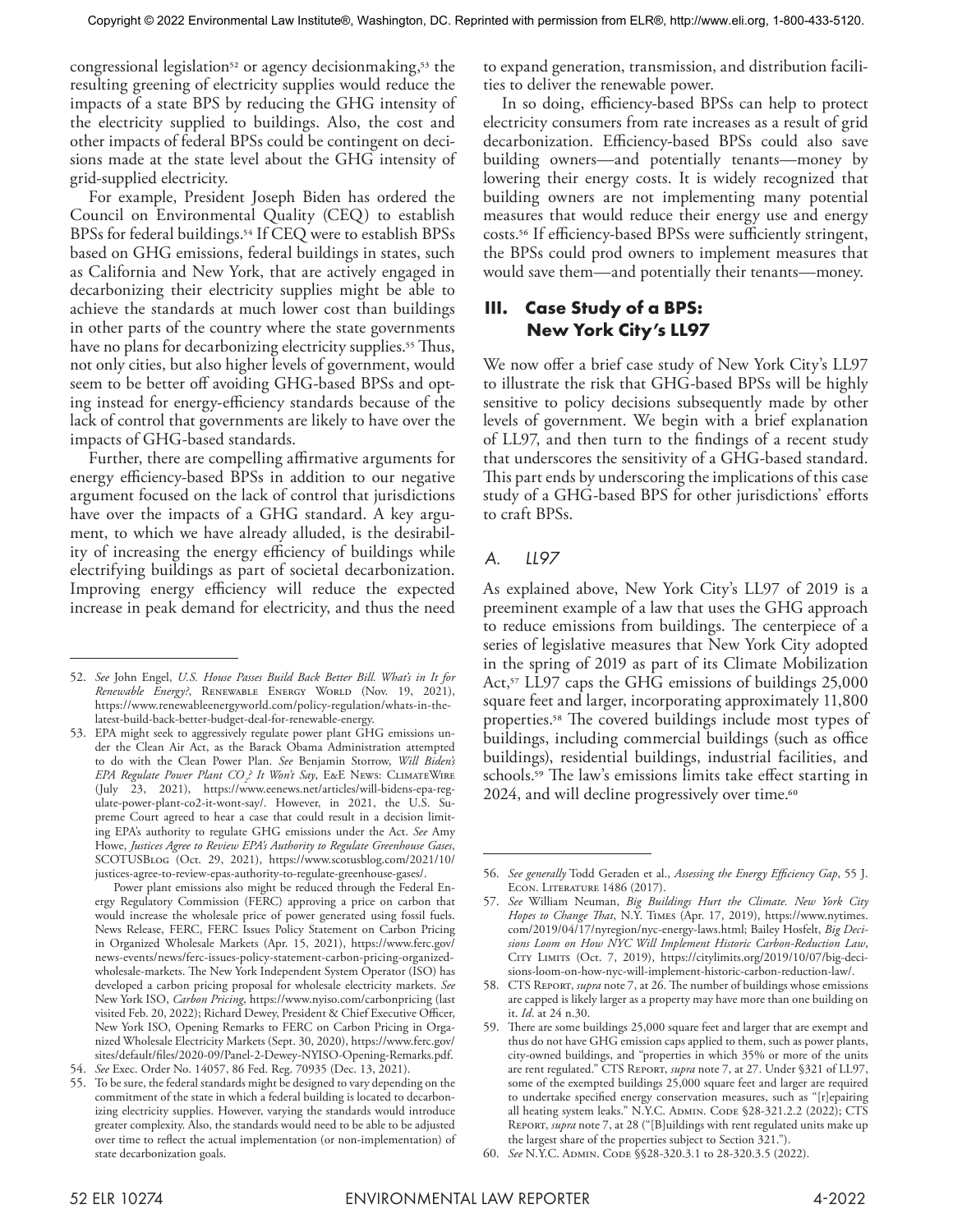For any given year, a building's emissions cap is the product of multiplying the building's square footage by the carbon intensity limit that is allowed for the building occupancy type.61 The permissible carbon intensities vary by occupancy type; for example, hotels are allowed to use more carbon per square foot than office buildings, and office buildings are allowed to use more carbon per square foot than apartment buildings.<sup>62</sup>

As currently written, LL97 gives buildings several options for meeting their annual emission caps. Buildings can:

- Reduce energy usage, for example by retrofitting their buildings to improve energy efficiency, electrifying heating and hot water systems (because grid-tied electricity has a lower GHG-intensity factor than fuels that can be burned on-site), or making behavioral changes, such as raising the thermostat in the summer and lowering it in the winter;
- Purchase renewable energy credits (RECs) for renewable power that will be delivered to the New York City area to offset their emissions<sup>63</sup>;
- Purchase carbon offsets (owners can offset up to 10% of their excess emissions); or
- Install clean distributed energy.<sup>64</sup>

Buildings that exceed their emissions limits must pay a fine of up to \$268 per ton of excess emissions.65

In addition to the compliance pathways specified above, LL97 called upon the Mayor's Office of Sustainability to study the feasibility of adding an emissions trading program to the law. We led a team of researchers from across NYU as well as several private consulting firms to conduct the required study (the Carbon Trading Study).<sup>66</sup>

#### *B. Carbon Trading Study Findings on Current LL97*

The Carbon Trading Study began by examining the impact of LL97 as is, without an emissions trading program, in order to have a base case for assessing the impact of adding an emissions trading program to LL97. Although inciden-

tal to the study's effort to analyze the feasibility of adding an emissions trading program, our analysis of LL97 as is, without trading, revealed several important lessons about the impact of adopting a GHG approach to a BPS that were largely overlooked in other studies of LL97.67

For present purposes, a key finding of the study's analysis of current LL97 is that key impacts of LL97 are contingent on whether New York State will meet its goals for decarbonizing electricity supplies under the Climate Leadership and Community Protection Act (CLCPA). As discussed further below, the passage of the CLCPA affects the amount of GHG emissions that LL97 will reduce from buildings, the costs of achieving LL97's caps, and the distribution across buildings of the costs of LL97's caps. Passed in 2019, two months after New York City adopted LL97,68 the CLCPA mandates that the state's electrical grid procure 70% of its energy from renewable sources by 2030 and procure 100% of energy from zero-emitting sources by 2040.69

Needless to say, New York City lawmakers were not cognizant of these state goals when they passed LL97 in April 2019, as the CLCPA was enacted later. The interplay of LL97 and the CLCPA is thus an example of the phenomenon highlighted by this Comment: the subsequent policy actions of another level of government impacting the costs of a GHG-based BPS.

For most purposes, the Carbon Trading Study assumed that New York State would meet its goals under the CLCPA because these are existing state law.70 While there remains uncertainty, there are indications that the state is on track to meet its 2030 goal for obtaining 70% of power from renewable sources, although as of 2022 there is less certainty about the 2040 goal.71

The study showed that if the state achieves the CLCPA goals for decarbonizing electricity, LL97 will drive many fewer reductions in GHG emissions than the CLCPA. Collectively, the buildings with emissions limits under LL97 currently emit approximately nine million tons of carbon dioxide equivalent  $(CO_2e)$  each year.<sup>72</sup> The CLCPA will reduce more than 50 million metric tons of  $CO<sub>2</sub>e$  from these buildings between 2024 and 2050, assuming grid decarbonization proceeds on track.73 LL97 will only reduce

<sup>61.</sup> *See*, *e.g.*, *id*. §28-320.3.2. Carbon intensity is the amount of carbon that a building is allowed to use per square foot. Note that LL97 uses the term "emissions intensity limit" instead of "carbon intensity limit." As used in this Comment, the two terms are synonymous.

<sup>62.</sup> CTS Report, *supra* note 7, at 26.

<sup>63.</sup> Under LL97, the power generating the RECs must be delivered to Zone J. See N.Y.C. ADMIN. CODE §28-320.6.1 (2022). For a map that includes Zone J, see New York ISO, *New York Control Area Load Zones*, https://www. nyiso.com/documents/20142/1397960/nyca\_zonemaps.pdf/8c3807e1- 5bab-ab44-3c71-2c8e61b5748b (last visited Feb. 20, 2022).

<sup>64.</sup> N.Y.C. ADMIN. CODE §28-320.3.6.3 (2022). Note that owners who install clean DG not only reduce the amount of fossil-based energy they use, but they also get to deduct the GHG emissions attributable to the energy they do purchase from the grid or burn on-site. Thus, clean DG provides a double benefit.

<sup>65.</sup> *See* N.Y.C. Admin. Code §28-320.6 (2022).

<sup>66.</sup> CTS Report, *supra* note 7, at 8.

<sup>67.</sup> *See*, *e.g.*, Urban Green Council, Trading: A New Climate Solution for BUILDINGS (2020), https://www.urbangreencouncil.org/sites/default/files/ trading\_report\_urban\_green\_2020.pdf; Parichehr Salimifard et al., *Climate Policy Impacts on Building Energy Use, Emissions, and Health: New York City Local Law 97*, 238 Energy 121879 (2022), https://doi.org/10.1016/j.energy.2021.121879; CITIZENS BUDGET COMMISSION, BALANCING INCENTIVES to Maximize Emission Reduction: Recommendations on Local Law 97 Implementation (2021), https://cbcny.org/sites/default/files/media/ files/CBCREPORT\_LL97\_08092021\_1.pdf [hereinafter CBC Report].

<sup>68.</sup> *See* David Roberts, *New York Just Passed the Most Ambitious Climate Target in the Country*, Vox (July 22, 2019), https://www.vox.com/energyand-environment/2019/6/20/18691058/new-york-green-new-deal-climatechange-cuomo.

<sup>69.</sup> *See* CLCPA §4, N.Y. Pub. Serv. Law §66-p (West 2022).

<sup>70.</sup> CTS Report, *supra* note 7, at 102-03.

<sup>71.</sup> *See* Anne Barnard & Grace Ashford, *Can New York Really Get to 100% Clean Energy by 2040?*, N.Y. Times (Nov. 29, 2021), https://www.nytimes. com/2021/11/29/nyregion/hochul-electrical-grid-climate-change.html.

<sup>72.</sup> CTS Report, *supra* note 7, at 55.

<sup>73.</sup> *Id*.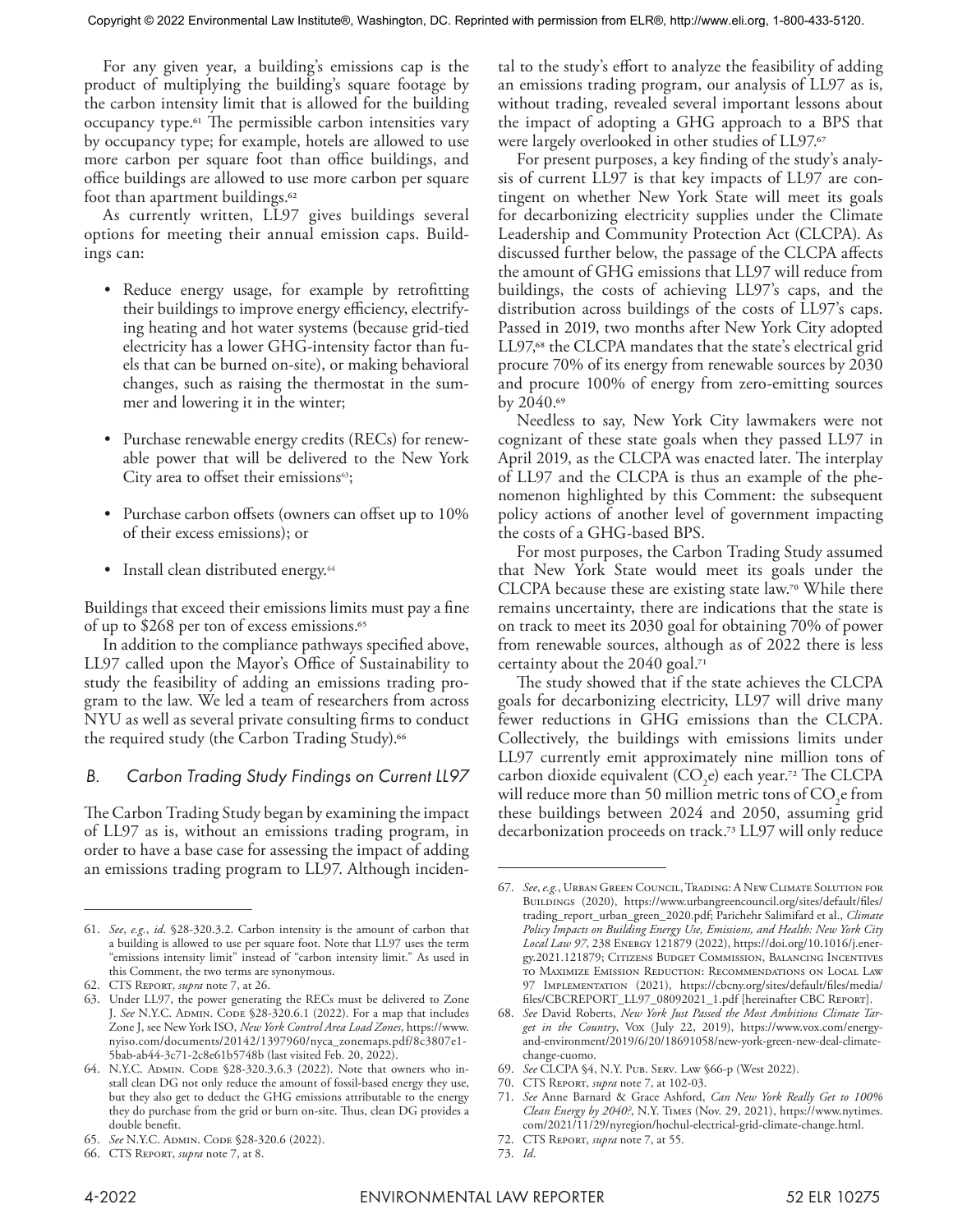an additional 14 million metric tons of  $\mathrm{CO}_2$ e over the same 26-year period, assuming again that grid decarbonization proceeds as legislated.74 In other words, the CLCPA will reduce roughly 3.6 times more  $CO<sub>2</sub>e$  than LL97 from the buildings covered by LL97 (14  $x$  3.6 = 50). Importantly, because LL97 was legislated before the CLCPA, the building emissions limits in LL97 might have seemed more aggressive to local policymakers when LL97 was legislated.

The Carbon Trading Study's findings about the costs to building owners of implementing the law's GHG emissions limits also highlight the sensitivity of local GHG standards to state choices about the carbon intensity of the grid. In April 2019, just before LL97 was passed, the *New York Times* reported, "The cost to building owners will be high. Mark Chambers, the director of the Mayor's Office of Sustainability, said the cumulative cost to building owners to make the upgrades needed to meet the caps would exceed \$4 billion."75 The *Times* also mentioned that the law was "opposed by real estate industry executives in part because of the associated costs to meet the new targets."76

Taking into account the impact of the CLCPA in greening electricity supplies, the Carbon Trading Study, released in 2021, found that between 2024 and 2050, building owners would pay \$1.24 billion upfront to meet their obligations.77 When the energy savings that owners will accrue are taken into account,

owners are expected to see total net *savings* of \$2.03 billion USD over the 2024-2050 study period, or \$0.87 per square foot on average. In other words, LL97 should generate modest savings for buildings on average, once the energy bill savings from energy efficiency offset the costs of capital expenditures for the retrofits.78

 Notably, a prior study of LL97 conducted by the Urban Green Council (UGC) predicted that the law would impose much more substantial costs on owners. The discrepancy in our findings is due to key methodological differences. Of particular importance, the UGC study did not adjust the carbon coefficients for grid-tied electricity over time to reflect the decarbonization of the grid, which significantly impacts the difficulty of meeting the LL97 caps, and assumed that all owners would meet their obligations through energy-efficiency retrofits rather than by purchasing RECs or offsets, installing DG, or paying penalties. Moreover, the UGC study only provided an estimate of owners' upfront compliance costs, without considering the energy cost savings that retrofits would generate thereafter.

The study's findings thus imply that the passage of the CLCPA after LL97—assuming the state remains on track to achieve its goals—should have upended the expectations of city policymakers and members of the real estate industry about the cost impacts of LL97. Indeed, according to the Carbon Trading Study, the vast majority of buildings will not have to do anything to meet their 2024 GHG emissions limits,<sup>79</sup> and only roughly one-half of buildings will have to do something to meet their 2030 limits if the grid decarbonizes at pace with the CLCPA. In 2030, about 49% of square feet will be over their caps if they maintain emissions at 2018 levels.<sup>80</sup> This means that many buildings in the city will not have to do anything to reduce their emissions for the first 10 years that LL97 is in place.

The state's subsequent passage of the CLCPA also seems likely to alter the distribution of the costs of LL97, in addition to the impact of the law in driving GHG emission reductions and the overall costs to building owners of the law. When LL97 was passed in 2019, observers seemed to have expected that it would impose large costs on the owners of commercial office buildings in Manhattan. For example, a caption under a photo in the April 2019 *New York Times* article about the law explained that "[b]uildings like the Freedom Tower and the Empire State Building could face fines of up to millions of dollars per year if they do not significantly reduce emissions by 2030."81 City lawmakers carefully drafted the law to exempt many affordable housing buildings in the city from the law's GHG caps.<sup>82</sup> However, other residential buildings that met the law's size threshold had their GHG emissions capped, notwithstanding the potential cost impacts on these buildings.83

Reflecting the expected impacts of the state's CLCPA targets, the Carbon Trading Study found that residential buildings will face more challenges in general meeting their caps than commercial buildings. As mentioned above, in 2024, when LL97's caps take effect, the vast majority of buildings are predicted to be below their caps. However, there is a noticeable disparity between the share of residential and commercial buildings that will exceed their 2024 emissions limits based on their 2018 emissions. By square footage, 8% of commercial buildings will be emitting more than their 2024 emissions limits based on their 2018 emissions, while 17% of residential properties will exceed their building limits.84

The disparity increases over time. By 2040, "only 7% of commercial square footage would be emitting more

<sup>74.</sup> *Id*.

<sup>75.</sup> Neuman, *supra* note 57.

<sup>76.</sup> *Id*.

<sup>77.</sup> CTS Report, *supra* note 7, at 50. This includes the costs of making retrofits, purchasing RECs, purchasing offsets, and paying penalties. For more on how the study calculated compliance costs, see *id*. at 48.

<sup>78.</sup> *Id*. at 51. It is important to emphasize that these estimates are for buildings on average. Some buildings will bear high compliance costs in meeting their building limits. In particular, buildings whose 2018 emissions are more than 40% above their 2024 emissions limits will incur significant compliance costs. *See id*. at 52, tbl.7 (per-square-foot gross compliance costs).

Additionally, our study focuses only on the compliance costs of properties covered under LL97 Article 320 and subject to emissions caps, which excludes tens of thousands of properties covered under Article 321 that had been included in UGC's higher-level calculation. See UGC, RETRO-FIT MARKET ANALYSIS (2019), https://www.urbangreencouncil.org/sites/ default/files/urban\_green\_retrofit\_market\_analysis.pdf. A subsequent study published by the Citizens Budget Commission incorporated UGC's retrofit cost estimates. CBC Report, *supra* note 67, at 17-19.

<sup>79.</sup> Only about 9% of square feet subject to emission caps are expected to be over their emission caps in 2024 if they maintain emissions at 2018 levels. CTS Report, *supra* note 7, at 49.

<sup>80.</sup> *Id*.

<sup>81.</sup> Neuman, *supra* note 57.

<sup>82.</sup> Indeed, the city initially exempted all residential buildings with one or more rent-regulated units from meeting the LL97 emissions caps due to a concern that landlords would raise rents in order to pay for the upgrades that they would have to make to meet the caps. *See* Press Release, New York City Council, Council Votes to Strengthen the Green New Deal for New York City (Oct. 29, 2020), https://council.nyc.gov/press/2020/10/29/2033/.

<sup>83.</sup> N.Y.C. ADMIN. CODE §28-320.1 (2022) (defining "covered buildings" within the meaning of LL97).

<sup>84.</sup> CTS Report, *supra* note 7, at 58.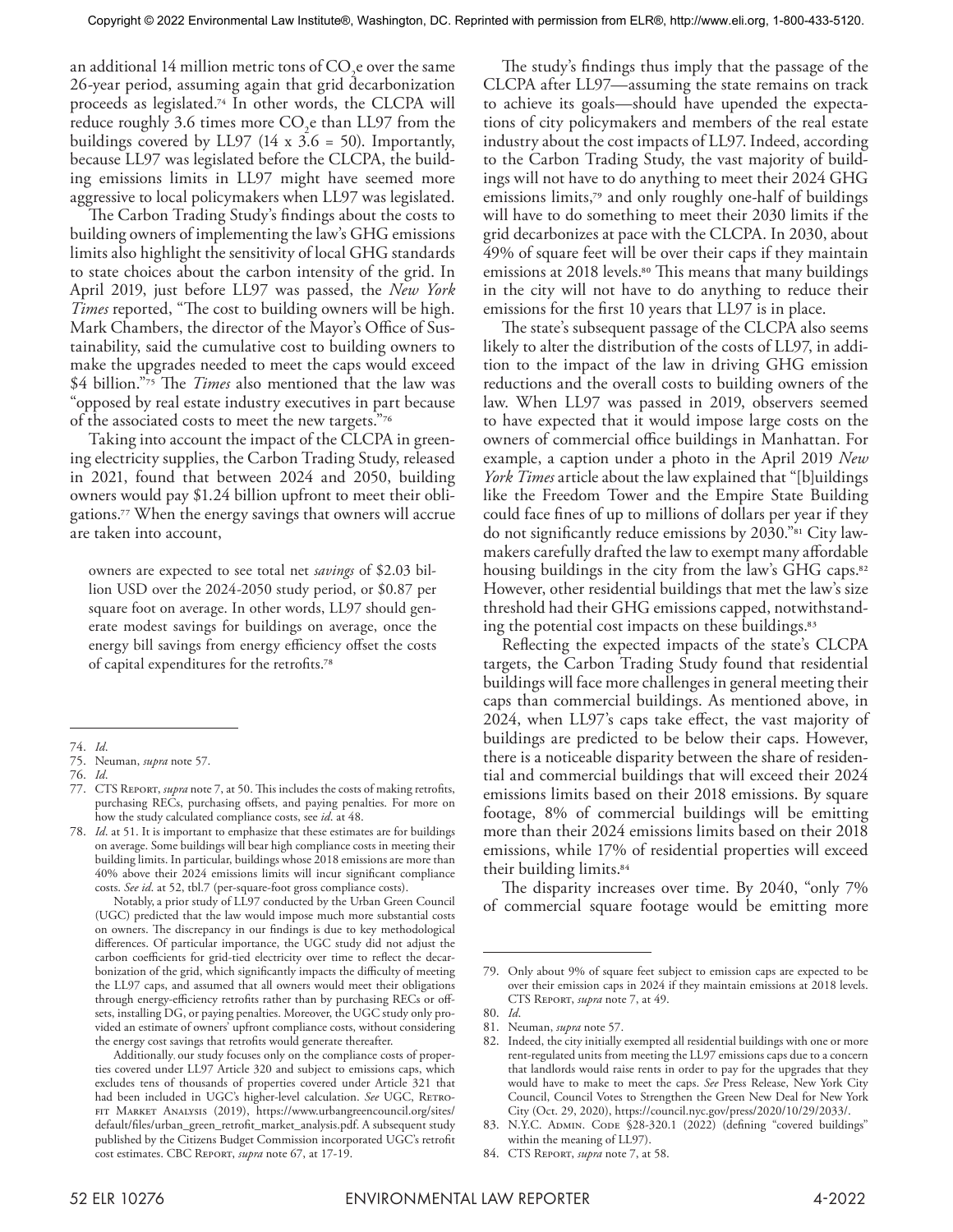than its LL97 caps, compared to 73% of residential square footage."85 The disparity is due to the fact that electricity provides a greater proportion of the total energy used in commercial buildings than residential buildings.<sup>86</sup> Because of this greater reliance on electricity to meet energy needs, the commercial sector benefits more from electricity grid decarbonization mandated by the CLCPA.

In sum, as a result of New York State's mandate to decarbonize electricity supplies, which was announced after LL97 was passed, LL97 seems unlikely to have much impact on the commercial real estate sector; most of the covered commercial buildings will see their emissions dramatically fall without them having to take any action. While the emissions of residential buildings will also decline because of the decarbonization of electricity, residential buildings tend to burn more fossil fuels, such as oil and natural gas, on-site than commercial buildings, and this higher level of on-site combustion will make it harder for residential buildings on average to achieve their caps.

Since environmental justice communities have fewer capped commercial properties, this also means the costs will shift toward environmental justice communities.<sup>87</sup> Given the city's concern with housing costs,<sup>88</sup> especially in environmental justice communities, it is doubtful that policymakers intended for the residential sector to bear the brunt of the compliance burden. More likely, this is yet another unintended consequence of the state's passage of the CLCPA.

#### *C. Implications for Designing BPSs*

Overall, the Carbon Trading Study's modelled findings regarding the impacts of LL97 underscore the drawbacks to developing local GHG standards, as opposed to energyefficiency standards. If the grid decarbonizes as mandated by the CLCPA, the LL97 mandates will prove quite lax, especially for the commercial sector, which calls into question whether the city should have invested all the political capital and budgetary resources into negotiating, implementing, monitoring, and enforcing LL97. If the grid does not decarbonize on time, compliance will be considerably more expensive. Faced with this dichotomy, the city has to choose between making projections about the carbon intensity of the grid that could prove to be wildly off base or delaying such projections and subjecting owners to lingering uncertainty about the usefulness of their investments.

A 2021 report by the Citizens Budget Commission (CBC) suggests that regulators should deal with the problem of uncertainty by setting carbon coefficients for grid-supplied electricity that assume the CLCPA is met.<sup>89</sup>

Doing so, the report argues, would incentivize "buildings to electrify building systems as systems reach the end of their lifecycles in anticipation of a cleaner downstate electric grid."90 This suggestion is problematic. First, as noted above, the modelling for the Carbon Trading Study suggests electrification will still not be a cost-effective compliance strategy for many owners even if coefficients are set to assume the grid decarbonizes at pace with the CLCPA. So, there is a question of whether this approach would even achieve the CBC's stated aim.

Second, the carbon intensity of electricity delivered to New York City is currently *worse* than the carbon intensity of natural gas, once transmission and distribution losses are accounted for.91 While there are promising signs that the local New York City grid will become less carbonintensive in the not-too-distant future,<sup>92</sup> there is certainly no guarantee that decarbonization will occur at the pace or to the extent that the state envisions. And if the city sets coefficients that are overly optimistic, owners will get credit for fictional GHG reductions. One might even argue that coefficients that substantially deviate from reality were arbitrary and capricious and thus vulnerable to legal challenge.93 Setting the coefficients at a level that assumes the CLCPA is met would also not help to rebalance the compliance burden between the commercial and residential sectors—and, by extension, between environmental justice communities and other areas of the city.94

LL97 might have sidestepped these outcomes if it had sought to spur buildings to decarbonize by regulating total energy use instead of setting GHG caps that include emissions from grid-supplied electricity. For example, like Washington, D.C., the city might have established minimum ENERGY STAR energy use intensity scores that buildings would have to achieve. These measures targeting energy efficiency would effectively complement the state's decarbonization efforts without being directly pegged

90. CBC Report, *supra* note 67, at 30.

<sup>85.</sup> *Id*.

<sup>86.</sup> *Id*. at 59.

<sup>87.</sup> *Id*.

<sup>88.</sup> *See supra* note 82 and accompanying text.

<sup>89.</sup> *See* CBC Report, *supra* note 67. Note that the CBC Report presents the suggestion in slightly different terms: it states that LL97 authorizes owners to receive a credit for beneficial electrification and that in setting the rules for such credits DOB should assume the grid decarbonizes at pace with the CLCPA. But this is not exactly what the law says. Instead, the law says that

an advisory board is supposed to provide a report to DOB that includes, among many other things, a proposed methodology for setting metrics for providing credits for beneficial electrification. See N.Y.C. ADMIN. CODE §28-320.2 (2022). The law further instructs DOB to consider beneficial electrification in setting coefficients for grid-supplied electricity. *See id*. §28-320.3.2.1. As of today, then, the law does not incorporate a means of crediting owners for beneficial electrification, and seems to envision that such credits, if they were to be developed, would be realized through the coefficients that are set for grid-supplied electricity.

<sup>91.</sup> Kate Konschnik & Ari Peskoe, Harvard Environmental Law Program Policy Initiative, Minimizing Constitutional Risk: Crafting STATE ENERGY POLICIES THAT CAN WITHSTAND CONSTITUTIONAL SCRUtiny (2014).

<sup>92.</sup> *See*, *e.g.*, Press Release, NYSERDA, During Climate Week, Governor Hochul Announces Major Green Energy Infrastructure Projects to Power New York City With Wind, Solar, and Hydropower From Upstate New York and Canada (Sept. 20, 2021), https://www.nyserda.ny.gov/About/ Newsroom/2021-Announcements/2021-09-20-Governor-Hochul-An nounces-Major-Green-Energy-Infrastructure-Projects-to-Power-New-York-City-With-Wind. *See also* James Barron, *Ending a Tale of Two Power Grids*, N.Y. Times (Nov. 30, 2021), https://www.nytimes.com/2021/11/30/nyregion/clean-energy-nyc.html.

<sup>93.</sup> In New York State, Article 78 of the New York Civil Practice Law and Rules would provide a basis for the challenge. N.Y. C.P.L.R. art. 78 (Consol. 2021).

<sup>94.</sup> CTS Report, *supra* note 7, at 10 (highlighting the implications of the burden on residential buildings for environmental justice communities).